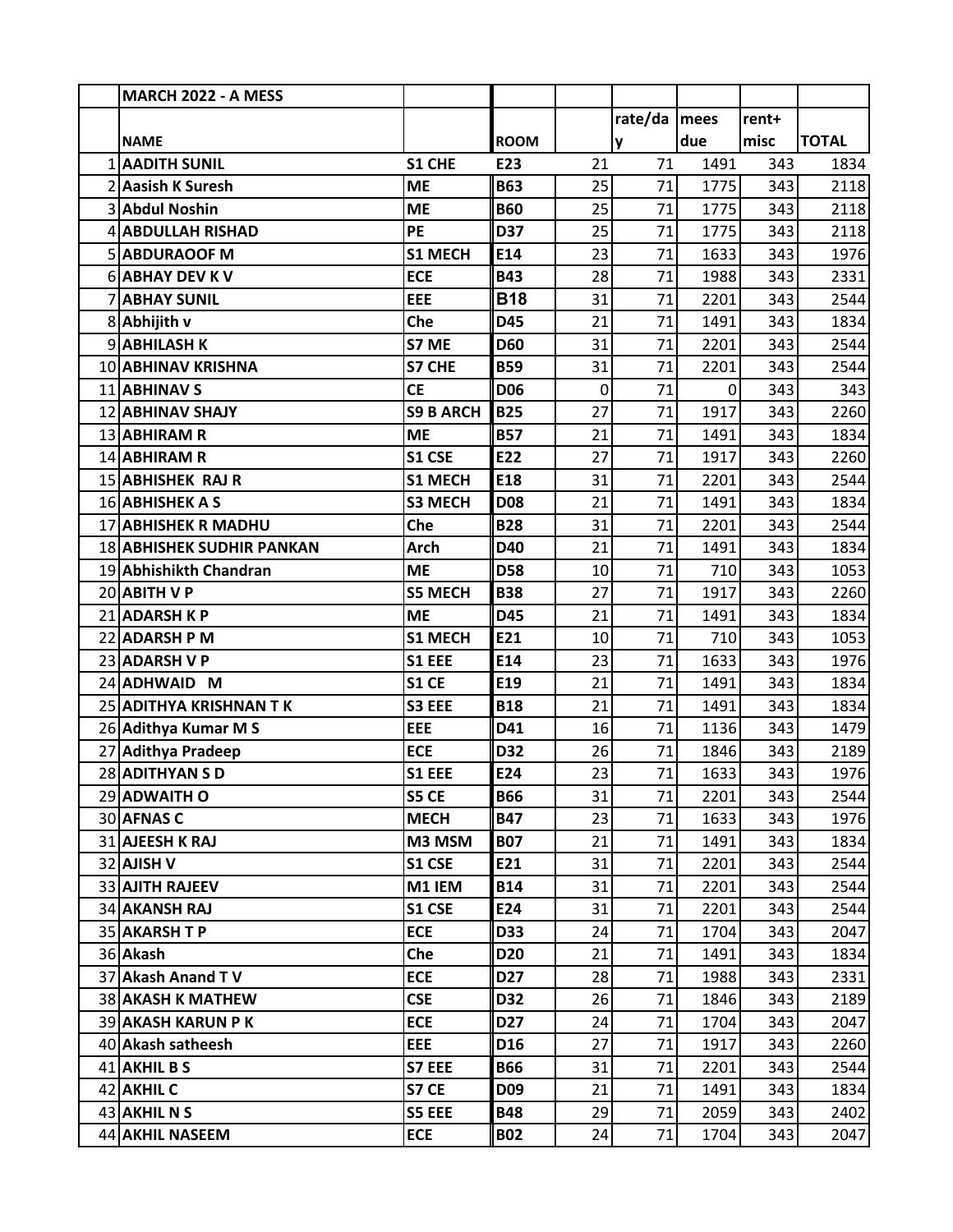|    | 45 AKHIL S NAIR          | S1 ECE            | E22                      | 24               | 71       | 1704 | 343        | 2047         |
|----|--------------------------|-------------------|--------------------------|------------------|----------|------|------------|--------------|
|    | 46 AKHILESH. K. A        | <b>CE</b>         | <b>B56</b>               | 31               | 71       | 2201 | 343        | 2544         |
|    | 47 Akshay Jyothis CS     | <b>CSE</b>        | <b>B60</b>               | 27               | 71       | 1917 | 343        | 2260         |
|    | 48 AKSHAY PK             | S3 CSE            | <b>B20</b>               | 21               | 71       | 1491 | 343        | 1834         |
|    | 49 Akshay Sam S B        | <b>CE</b>         | D39                      | 21               | 71       | 1491 | 343        | 1834         |
|    | 50 Akshay Suresh.S       | <b>ME</b>         | <b>B21</b>               | 31               | 71       | 2201 | 343        | 2544         |
|    | 51 Akshay Vinod          | <b>CSE</b>        | D63                      | 29               | 71       | 2059 | 343        | 2402         |
|    | 52 Alan M Thomas         | <b>CE</b>         | <b>B61</b>               | 9                | 71       | 639  | 343        | 982          |
|    | 53 Albin p k             | Che               | <b>B65</b>               | 31               | 71       | 2201 | 343        | 2544         |
|    | 54 AMAL KRISHNA A G      | <b>S3 MECH</b>    | D61                      | 21               | 71       | 1491 | 343        | 1834         |
|    | 55 Amal krishna C        | <b>ECE</b>        | D28                      | 24               | 71       | 1704 | 343        | 2047         |
|    | 56 AMAL KRISHNA CT       | <b>S5 MECH</b>    | D62                      | 21               | 71       | 1491 | 343        | 1834         |
| 57 | amal leven               | EEE               | <b>B06</b>               | 31               | 71       | 2201 | 343        | 2544         |
|    | 58 AMAL RAMESH           | <b>CSE</b>        | D <sub>26</sub>          | 23               | 71       | 1633 | 343        | 1976         |
|    | 59 AMAL S G              | <b>S7 CE</b>      | D <sub>03</sub>          | 31               | 71       | 2201 | 343        | 2544         |
|    | 60 AMAL S JITH           | <b>CE</b>         | <b>B44</b>               | 18               | 71       | 1278 | 343        | 1621         |
|    | 61 AMARNATH M            | <b>S4 MECH</b>    | D61                      | 31               | 71       | 2201 | 343        | 2544         |
|    | 62 AMRUTH B              | S7 ECE            | D65                      | 26               | 71       | 1846 | 343        | 2189         |
|    | 63 Anandu Chandran       | <b>CSE</b>        | <b>B45</b>               | 27               | 71       | 1917 | 343        | 2260         |
|    | 64 Anandu S Nath         | PE                | <b>D08</b>               | 26               | 71       | 1846 | 343        | 2189         |
|    | 65 Anandu Vareesh Kumar  | <b>ECE</b>        | D18                      | 31               | 71       | 2201 | 343        | 2544         |
|    | 66 ANANTHU KRISHNA M     | <b>S1 MECH</b>    | E16                      | 21               | 71       | 1491 | 343        | 1834         |
| 67 | <b>ANGITH V SHAJI</b>    | <b>CSE</b>        | D51                      | 31               | 71       | 2201 | 343        | 2544         |
|    | 68 ANIRUDH M             | <b>CE</b>         | D29                      | 21               | 71       | 1491 | 343        | 1834         |
|    | 69 ANIYAN N P            | <b>S9 B ARCH</b>  | <b>B23</b>               | 28               | 71       | 1988 | 343        | 2331         |
|    | 70 ANJAL SANTHOSH        | M1                | <b>B19</b>               | 26               | 71       | 1846 | 343        | 2189         |
|    | 71 ANOOP K               | S7 ECE            | D46                      | 31               | 71       | 2201 | 343        | 2544         |
|    | 72 ANUJITH BHARATHAN     | <b>ECE</b>        | D28                      | 24               | 71       | 1704 | 343        | 2047         |
|    | 73 ANURAGH               | S1ECE             | E17                      | 22               | 71       | 1562 | 343        | 1905         |
|    | 74 Anvar Sadique P       | <b>EEE</b>        | <b>B06</b>               | 27               | 71       | 1917 | 343        | 2260         |
|    | 75 ARAVIND C             | S7 EEE            | D52                      | 21               | 71       | 1491 | 343        | 1834         |
|    | 76 ARJUN A V             | S1 ECE            | E17                      | 21               | 71       | 1491 | 343        | 1834         |
|    | 77 ARJUN BABY            | <b>M TECH</b>     | <b>B36</b>               | 21               | 71       | 1491 | 343        | 1834         |
|    | 78 ARJUN M A             | S7 CE             | D <sub>29</sub>          | $\boldsymbol{0}$ | 71       | 0    | 343        | 343          |
|    | 79 Arjundas V M          | <b>EEE</b>        | D41                      | 14               | 71       | 994  | 343        | 1337         |
|    | 80 Aromal S              | Che               | D04                      | 11               | 71       | 781  | 343        | 1124         |
|    | 81 ARUN N S              | <b>S3 MECH</b>    | D03                      | 22               | 71       | 1562 | 343        | 1905         |
|    | 82 ASHIK ALEX            | <b>S3 MECH</b>    | D01                      | 21               | 71       | 1491 | 343        | 1834         |
|    | 83 ASHLIN ALBI           | <b>EEE</b>        | <b>B26</b>               | 31               | 71       | 2201 | 343        | 2544         |
|    | 84 ASHOKAN A N           |                   | <b>B05</b>               | 28               | 71       | 1988 | 343        | 2331         |
|    | 85 ASWANTH K             | <b>CSE</b>        | D23                      | 21               | 71       | 1491 | 343        | 1834         |
|    | 86 ASWIN P P             | <b>S3 MECH</b>    | D02                      | 31               | 71       | 2201 | 343        | 2544         |
|    | 87 ASWIN R<br>88 ASWIN R | <b>EEE</b><br>Che | <b>B50</b><br><b>D17</b> | 21<br>21         | 71<br>71 | 1491 | 343<br>343 | 1834         |
|    | 89 Aswin Ramesh          | <b>ECE</b>        | D06                      | 21               | 71       | 1491 | 343        | 1834<br>1834 |
|    |                          | <b>ME</b>         |                          |                  |          | 1491 |            |              |
|    | 90 ASWIN RAVEENDRAN K    |                   | <b>B50</b>               | 21               | 71       | 1491 | 343        | 1834         |
|    | 91 ATHMAJ ANILKUMAR      | <b>M TECH</b>     | <b>B13</b>               | 31               | 71       | 2201 | 343        | 2544         |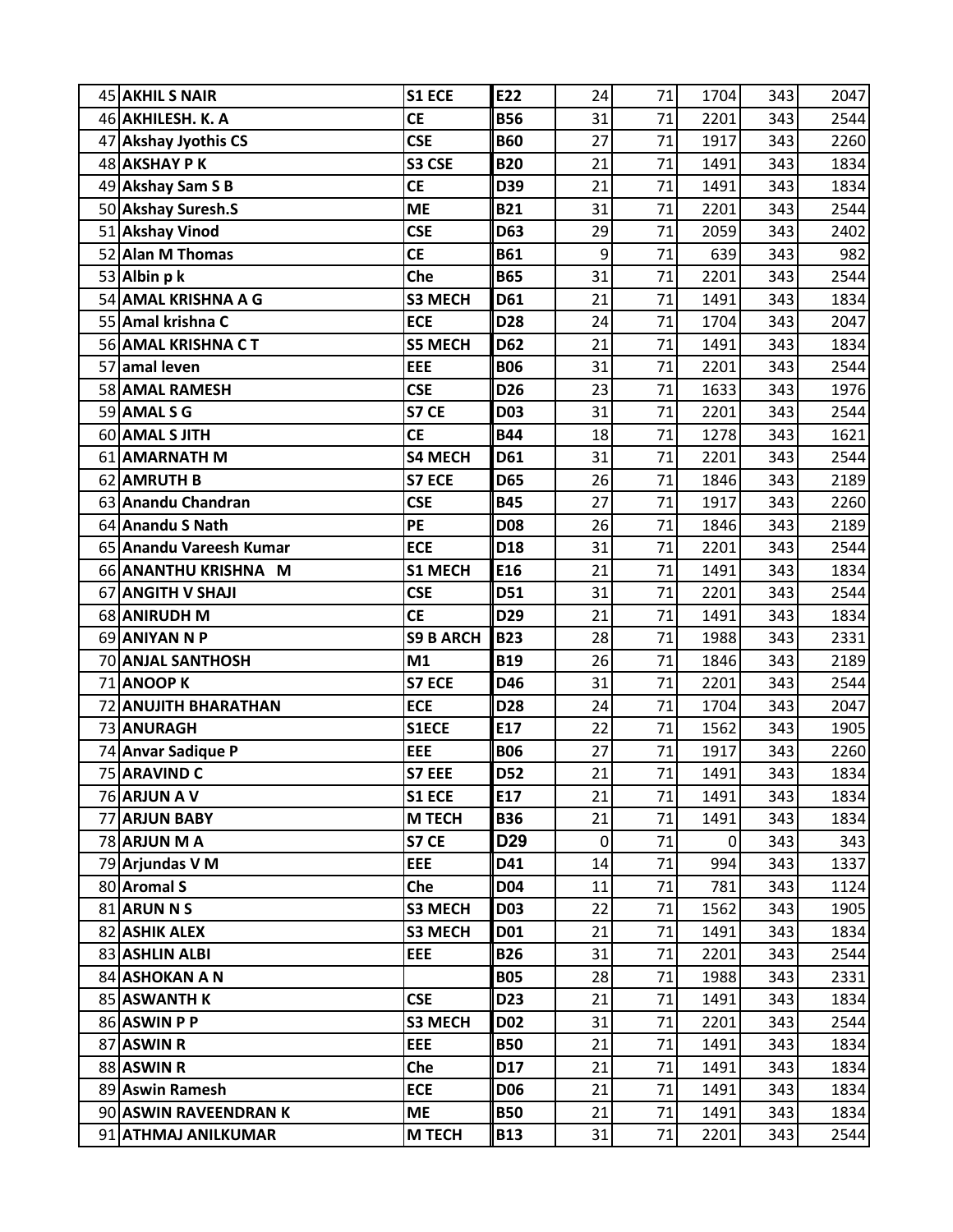| 92 ATHUL ARAVIND           | <b>ME</b>        | D19        | 23          | 71 | 1633 | 343 | 1976 |
|----------------------------|------------------|------------|-------------|----|------|-----|------|
| 93 ATHUL E R               |                  |            | 21          | 71 | 1491 | 343 | 1834 |
| 94 Athul Unnikrishnan      | Che              | D49        | 21          | 71 | 1491 | 343 | 1834 |
| 95 ATHULRAJ TK             | S3 EEE           | <b>B04</b> | 21          | 71 | 1491 | 343 | 1834 |
| 96 AUSTIN BABY             | <b>S1 MECH</b>   | E25        | 12          | 71 | 852  | 343 | 1195 |
| 97 Avas Sreenivas          | EEE              | <b>D38</b> | 21          | 71 | 1491 | 343 | 1834 |
| 98 B RISHIKUMAR            | S1 EEE           | E23        | 31          | 71 | 2201 | 343 | 2544 |
| 99 Bimal Sunny             | Che              | <b>B48</b> | 27          | 71 | 1917 | 343 | 2260 |
| 100 Dheeraj Kumar S P      | <b>CSE</b>       | D31        | 22          | 71 | 1562 | 343 | 1905 |
| 101 DON SHAJI              | S3 CSE           | D19        | 21          | 71 | 1491 | 343 | 1834 |
| 102 Ebin yesudas           | S7EEE            | <b>B43</b> | 31          | 71 | 2201 | 343 | 2544 |
| 103 FEBIN BINU             | S1 EEE           | E16        | 31          | 71 | 2201 | 343 | 2544 |
| 104 Febins Jose            | <b>ME</b>        | D43        | 21          | 71 | 1491 | 343 | 1834 |
| 105 GAUTHAM KRISHNA MS     | <b>ECE</b>       | D30        | 31          | 71 | 2201 | 343 | 2544 |
| 106 GAUTHAM KRISHNA TT     | S7 EEE           | <b>B42</b> | 31          | 71 | 2201 | 343 | 2544 |
| 107 GOKUL KRISHNA T P      | S7 EEE           | D24        | 31          | 71 | 2201 | 343 | 2544 |
| 108 GOUTHAM RAMESAN        | S7 CHE           | D65        | 31          | 71 | 2201 | 343 | 2544 |
| 109 Harikrishnan K A       | <b>CE</b>        | <b>B23</b> | 21          | 71 | 1491 | 343 | 1834 |
| 110 HARIKRISHNAN R         | <b>M TECH</b>    | <b>B17</b> | 28          | 71 | 1988 | 343 | 2331 |
| 111 HARIKRISHNAN RU        | S4 CSE           | <b>D55</b> | 24          | 71 | 1704 | 343 | 2047 |
| 112 HRISHIKESH K V         | <b>S8 B ARCH</b> | <b>B52</b> | 31          | 71 | 2201 | 343 | 2544 |
| 113 IJAS AHAMMED J         | S5 CSE           | <b>B20</b> | 31          | 71 | 2201 | 343 | 2544 |
| $114$ JABIR PK             | <b>EEE</b>       | <b>B42</b> | $\mathbf 0$ | 71 | 0    | 343 | 343  |
| 115 JAFER TP               | PE               | <b>B08</b> | 25          | 71 | 1775 | 343 | 2118 |
| 116 JAIN P CHARLES         | <b>PE</b>        | <b>B10</b> | 25          | 71 | 1775 | 343 | 2118 |
| 117 JAYASURYA KR           | S4 EEE           | <b>B26</b> | 25          | 71 | 1775 | 343 | 2118 |
| 118 JIBIN KRISHNA KT       | S1 EEE           | E14        | 24          | 71 | 1704 | 343 | 2047 |
| 119 JISHNU S SATHEESH      | <b>S1 CE</b>     | E19        | 29          | 71 | 2059 | 343 | 2402 |
| 120 JISHNU V               | S1 ECE           | E17        | 21          | 71 | 1491 | 343 | 1834 |
| 121 JITHU S PILLAI         | <b>S7 CHE</b>    | <b>B65</b> | 31          | 71 | 2201 | 343 | 2544 |
| 122 Jonathan George Nebu`  | <b>CSE</b>       | <b>B21</b> | 21          | 71 | 1491 | 343 | 1834 |
| 123 JOYAL DEVASSIA         | <b>M TECH</b>    | <b>B16</b> | 31          | 71 | 2201 | 343 | 2544 |
| 124 KARTHIK P              | <b>S1 PE</b>     | E18        | 9           | 71 | 639  | 343 | 982  |
| 125 KARTHIK M              | <b>S5 MECH</b>   | <b>B51</b> | 21          | 71 | 1491 | 343 | 1834 |
| 126 KASHINATH P P          | S3 CSE           | <b>B22</b> | 31          | 71 | 2201 | 343 | 2544 |
| 127 KIRAN PRAKASH          | S1 EEE           | E18        | 31          | 71 | 2201 | 343 | 2544 |
| 128 KIRAN JOSEPH           | S1EEE            | E17        | 21          | 71 | 1491 | 343 | 1834 |
| 129 KRISHNADAS C K         | S5 EEE           | <b>B35</b> | 21          | 71 | 1491 | 343 | 1834 |
| 130 KRISHNADAS T S         | <b>S1 MECH</b>   | E16        | 21          | 71 | 1491 | 343 | 1834 |
| 131 MANAV PRAKASAN         | S5 EEE           | <b>D64</b> | 31          | 71 | 2201 | 343 | 2544 |
| 132 MANEESH.K              | <b>CE</b>        | D15        | 31          | 71 | 2201 | 343 | 2544 |
| 133 MANU R                 | <b>ME</b>        | <b>D38</b> | 31          | 71 | 2201 | 343 | 2544 |
| 134 MANU S                 | S7 PE            | <b>B45</b> | 12          | 71 | 852  | 343 | 1195 |
| <b>135 MIDHUN CHANDRAN</b> | S7 CSE           | <b>D58</b> | 21          | 71 | 1491 | 343 | 1834 |
| 136 MIDHUN JOSEPH          | S3 CE            | <b>B04</b> | 15          | 71 | 1065 | 343 | 1408 |
| 137 MOHAMMED AKMAL T       | <b>S1 MECH</b>   | E25        | 23          | 71 | 1633 | 343 | 1976 |
| 138 MOHAMMED SOHAIB K      | <b>S3 MECH</b>   | D46        | 21          | 71 | 1491 | 343 | 1834 |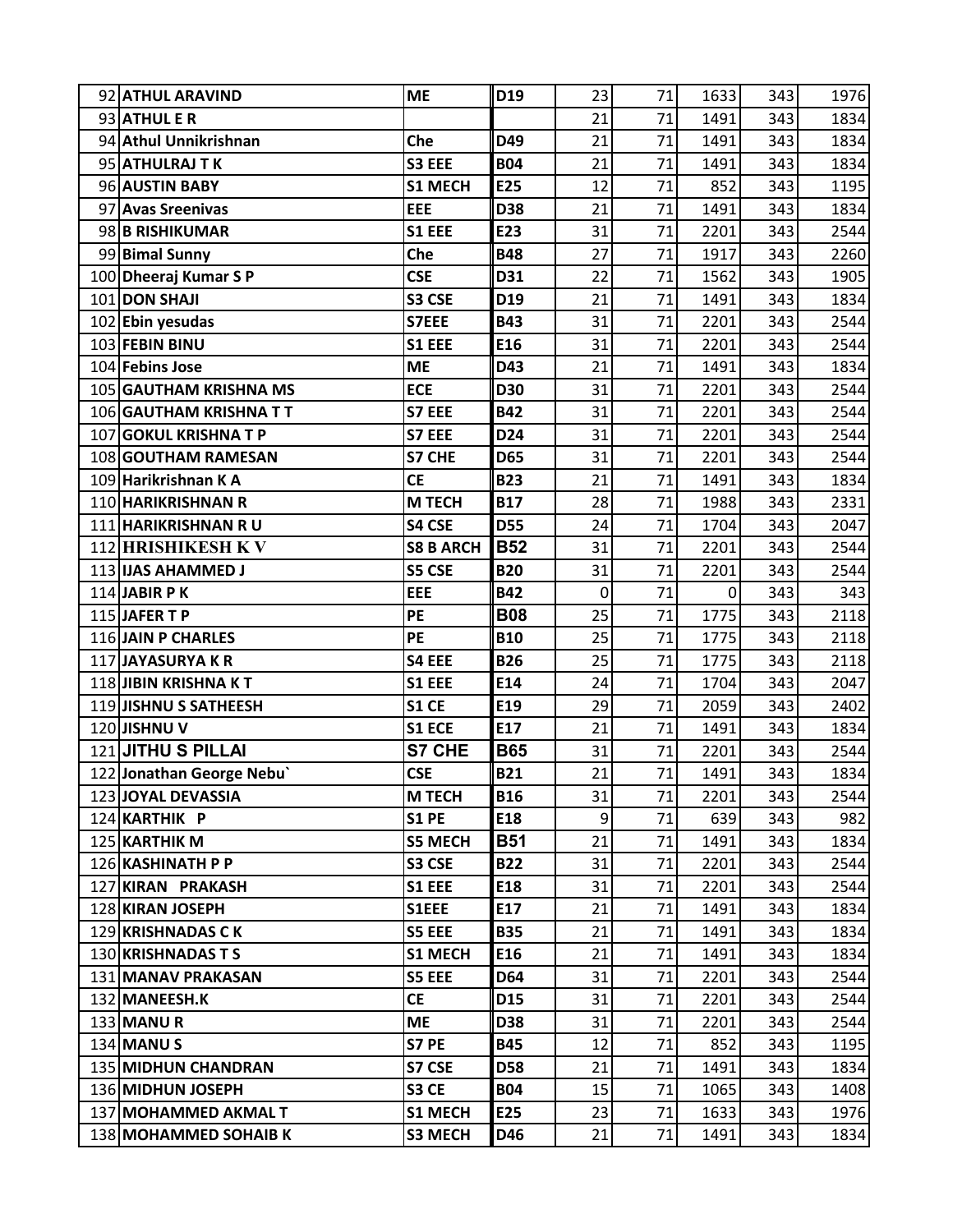| 139 Mohammed Suhail       | Che              | <b>B61</b>      | 22          | 71 | 1562 | 343 | 1905 |
|---------------------------|------------------|-----------------|-------------|----|------|-----|------|
| 140 Mridul Pradeep        | <b>ECE</b>       | D48             | 31          | 71 | 2201 | 343 | 2544 |
| 141 Muhammad Faseem A K   | <b>CE</b>        | <b>B15</b>      | 21          | 71 | 1491 | 343 | 1834 |
| 142 MUHAMMED ANAS A K     | S5 ECE           | <b>B64</b>      | 21          | 71 | 1491 | 343 | 1834 |
| 143 MUHAMMED ASHIQ        | <b>M TECH</b>    | <b>B13</b>      | 31          | 71 | 2201 | 343 | 2544 |
| 144 MUHAMMED KOYA K M     | S1 CSE           | E23             | 27          | 71 | 1917 | 343 | 2260 |
| 145 MUHAMMED MUBASHIR     | S5 PE            | D62             | 21          | 71 | 1491 | 343 | 1834 |
| 146 MUHAMMED NISAM A      | <b>CE</b>        | D <sub>16</sub> | 21          | 71 | 1491 | 343 | 1834 |
| 147 Muhammed Raees Pareed | <b>CE</b>        | D15             | 9           | 71 | 639  | 343 | 982  |
| 148 MUHAMMED RAJOOL       | S3 CHE           | <b>B32</b>      | 25          | 71 | 1775 | 343 | 2118 |
| 149 MUHAMMED SWALIH       | <b>M TECH</b>    | <b>B36</b>      | 21          | 71 | 1491 | 343 | 1834 |
| 150 MUJEEB S              | S1 EEE           | E18             | 31          | 71 | 2201 | 343 | 2544 |
| 151 Munavvir Ali MK       | PE               | <b>B08</b>      | 28          | 71 | 1988 | 343 | 2331 |
| 152 Nandagopal C V        | <b>ME</b>        | D21             | 31          | 71 | 2201 | 343 | 2544 |
| 153 NANDAKUMAR P R        | <b>CSE</b>       | D63             | 27          | 71 | 1917 | 343 | 2260 |
| 154 NANDU P K             | S7 CSE           | <b>D60</b>      | 27          | 71 | 1917 | 343 | 2260 |
| 155 NASHITH U P           | M1 CSE           | <b>B14</b>      | 31          | 71 | 2201 | 343 | 2544 |
| 156 NASIF ALI C           | S3 EEE           | <b>B32</b>      | 25          | 71 | 1775 | 343 | 2118 |
| 157 Navaneesh K N         | <b>Arch</b>      | D40             | 31          | 71 | 2201 | 343 | 2544 |
| 158 NAVANEETH A P         | S3 ECE           | D51             | 21          | 71 | 1491 | 343 | 1834 |
| 159 Navaneeth D           | <b>CSE</b>       | <b>B15</b>      | 22          | 71 | 1562 | 343 | 1905 |
| 160 NAVANEETH K           | <b>ME</b>        | D59             | 14          | 71 | 994  | 343 | 1337 |
| 161 Navaneeth P j         | <b>ECE</b>       | D33             | 24          | 71 | 1704 | 343 | 2047 |
| 162 NAVANEETH V           | <b>S3 MECH</b>   | <b>B22</b>      | 31          | 71 | 2201 | 343 | 2544 |
| 163 NAVEEN N S            | S3 PE            | <b>B39</b>      | 24          | 71 | 1704 | 343 | 2047 |
| 164 Naveen T Attupuram    | <b>PE</b>        | D <sub>26</sub> | 25          | 71 | 1775 | 343 | 2118 |
| 165 NAVEEN VINU           | S1 ECE           | E24             | 22          | 71 | 1562 | 343 | 1905 |
| 166 NAYAN MOHAN T         | S3 CSE           | <b>B54</b>      | 21          | 71 | 1491 | 343 | 1834 |
| 167 NEERAJ RAVINDRAN      |                  | <b>B56</b>      | 22          | 71 | 1562 | 343 | 1905 |
| 168 NIDHINDEV A S         | S3 EEE           | D <sub>09</sub> | $\mathbf 0$ | 71 | 0    | 343 | 343  |
| <b>169 NIHAD P</b>        | <b>PE</b>        | D36             | 27          | 71 | 1917 | 343 | 2260 |
| 170 NIIVEDH BENNY         | <b>CSE</b>       | <b>B03</b>      | 21          | 71 | 1491 | 343 | 1834 |
| 171 NIKIL P P             | <b>ME</b>        | D01             | 31          | 71 | 2201 | 343 | 2544 |
| 172 NIRMAL P KUMAR        | <b>MCA</b>       | D14             | 21          | 71 | 1491 | 343 | 1834 |
| 173 Nishan Nissar         | <b>EEE</b>       | D39             | 21          | 71 | 1491 | 343 | 1834 |
| 174 NITHURAJ K            | <b>MECH</b>      | D44             | 31          | 71 | 2201 | 343 | 2544 |
| 175 Nived M Nambiar       | PE               | <b>D05</b>      | 22          | 71 | 1562 | 343 | 1905 |
| 176 NRIDEV K              | S5 EEE           | <b>B59</b>      | 31          | 71 | 2201 | 343 | 2544 |
| 177 IP. A MADHURAJ        | ME               | <b>B29</b>      | 31          | 71 | 2201 | 343 | 2544 |
| 178 PADMARAJ THAMPI       | <b>CSE</b>       | D23             | 31          | 71 | 2201 | 343 | 2544 |
| 179 PARTHEEV PRADEEP      | <b>CE</b>        | <b>B25</b>      | 10          | 71 | 710  | 343 | 1053 |
| 180 Paul B Kalarikkal     | <b>EEE</b>       | D49             | 22          | 71 | 1562 | 343 | 1905 |
| <b>181 PAUL JOY</b>       | S7EEE            | <b>B40</b>      | 21          | 71 | 1491 | 343 | 1834 |
| 182 PRABHATH Y DAS        | <b>CE</b>        | D43             | 23          | 71 | 1633 | 343 | 1976 |
| 183 PRANAV CHANDRAN       | <b>S8 B ARCH</b> | <b>B58</b>      | 31          | 71 | 2201 | 343 | 2544 |
| 184 PRANAV PRASAD         | S3 CHE           | <b>B38</b>      | 31          | 71 | 2201 | 343 | 2544 |
| 185 Pranav Shreekumar     | Che              | <b>D20</b>      | 21          | 71 | 1491 | 343 | 1834 |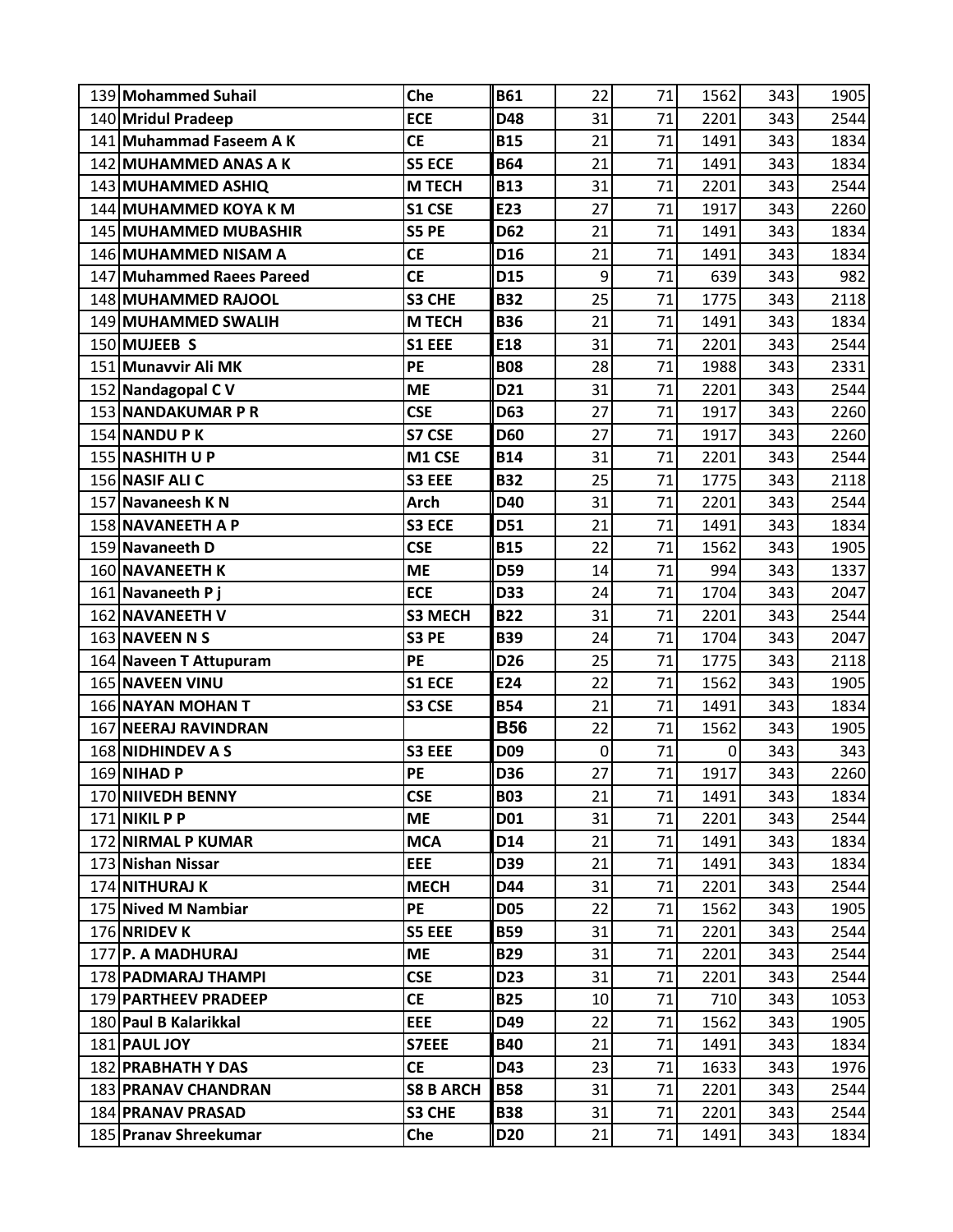| <b>186 PRAPHUL SANKAR P</b>      | <b>EEE</b>     | D17             | 31 | 71 | 2201 | 343 | 2544 |
|----------------------------------|----------------|-----------------|----|----|------|-----|------|
| 187 PRASOON P C                  | <b>M TECH</b>  | <b>B37</b>      | 31 | 71 | 2201 | 343 | 2544 |
| <b>188 PRATHYUSH SATHYAN CK</b>  | S6 Arch        | <b>B47</b>      | 25 | 71 | 1775 | 343 | 2118 |
| 189 PRIJITH S R                  | <b>MECH</b>    | D <sub>25</sub> | 21 | 71 | 1491 | 343 | 1834 |
| <b>190 PRINCE KURIAN</b>         | S3 CE          | <b>D25</b>      | 26 | 71 | 1846 | 343 | 2189 |
| 191 RAHUL TR                     | S3 CSE         | <b>B54</b>      | 21 | 71 | 1491 | 343 | 1834 |
| 192 Ramanandan A                 | <b>ME</b>      | <b>B29</b>      | 22 | 71 | 1562 | 343 | 1905 |
| 193 REJINEESH D R                | <b>S1 MECH</b> | E16             | 21 | 71 | 1491 | 343 | 1834 |
| 194 RINSHID MON P                | <b>S1 CE</b>   | E19             | 21 | 71 | 1491 | 343 | 1834 |
| 195 RISHAB RAMESH A              | S5 EEE         | <b>B35</b>      | 21 | 71 | 1491 | 343 | 1834 |
| <b>196 RITHUL V V</b>            | <b>CSE</b>     | <b>D36</b>      | 25 | 71 | 1775 | 343 | 2118 |
| 197 RIYAN JASU IKAL              | <b>ME</b>      | <b>B24</b>      | 21 | 71 | 1491 | 343 | 1834 |
| 198 ROEN JOBY                    | S1 ECE         | E22             | 31 | 71 | 2201 | 343 | 2544 |
| 199 ROHAN M S                    | <b>S1 MECH</b> | E21             | 21 | 71 | 1491 | 343 | 1834 |
| <b>200 ROHAN MISTRY</b>          | S1 CSE         | E24             | 31 | 71 | 2201 | 343 | 2544 |
| 201 ROHITH C                     | <b>ME</b>      | <b>B30</b>      | 31 | 71 | 2201 | 343 | 2544 |
| 202 S Krishnanunni               | <b>ME</b>      | <b>D05</b>      | 31 | 71 | 2201 | 343 | 2544 |
| 203 S SREENATH                   | EEE            | <b>B28</b>      | 21 | 71 | 1491 | 343 | 1834 |
| 204 SAFEER SHAHUL                | <b>MCA</b>     | D14             | 23 | 71 | 1633 | 343 | 1976 |
| 205 SALIL SHANAVAZ               | S5 CE          | D <sub>10</sub> | 21 | 71 | 1491 | 343 | 1834 |
| 206 SALMAN M P                   | <b>S1 MECH</b> | E25             | 16 | 71 | 1136 | 343 | 1479 |
| 207 SANGEETH SURESH              | <b>ME</b>      | D42             | 21 | 71 | 1491 | 343 | 1834 |
| 208 SANTHANU SATHEESAN           | <b>S1 PE</b>   | E21             | 31 | 71 | 2201 | 343 | 2544 |
| 209 Sanukrishnan KU              | <b>PE</b>      | D42             | 23 | 71 | 1633 | 343 | 1976 |
| 210 SHAHNAJ                      | S1 CHE         | E22             | 21 | 71 | 1491 | 343 | 1834 |
| 211 SHAMAL SUNNY                 | <b>S5 MECH</b> | <b>D55</b>      | 21 | 71 | 1491 | 343 | 1834 |
| 212 SHANU V                      | EEE            | D37             | 23 | 71 | 1633 | 343 | 1976 |
| 213 SHEBEER ALI K M              | <b>S1 MECH</b> | E23             | 15 | 71 | 1065 | 343 | 1408 |
| 214 Shibin V K                   | <b>CSE</b>     | <b>B63</b>      | 31 | 71 | 2201 | 343 | 2544 |
| 215 SHYAMKIRAN A P               | PE             | <b>B07</b>      | 30 | 71 | 2130 | 343 | 2473 |
| 216 SIDHARTH MOHAN               | S7 CHE         | <b>B64</b>      | 31 | 71 | 2201 | 343 | 2544 |
| 217 Sidharth P                   | <b>CE</b>      | <b>D47</b>      | 26 | 71 | 1846 | 343 | 2189 |
| 218 Sidharthan B S               | <b>ECE</b>     | <b>D30</b>      | 22 | 71 | 1562 | 343 | 1905 |
| 219 SIJO MATHEW                  | M1 MECH        | <b>B16</b>      | 31 | 71 | 2201 | 343 | 2544 |
| 220 SILEESH B KAMATH             | S7 CE          | <b>B40</b>      | 21 | 71 | 1491 | 343 | 1834 |
| 221 SOURAG SURESH M V            | S7ME           | D59             | 14 | 71 | 994  | 343 | 1337 |
| 222 SRAVAN SANKAR                | <b>S5 MECH</b> | <b>B58</b>      | 31 | 71 | 2201 | 343 | 2544 |
| 223 SRAVAN V V                   | S3 EEE         | <b>B41</b>      | 21 | 71 | 1491 | 343 | 1834 |
| 224 SREEHARI V V                 | <b>ME</b>      | D44             | 21 | 71 | 1491 | 343 | 1834 |
| 225 SREERAG PV                   | Arch           | D22             | 31 | 71 | 2201 | 343 | 2544 |
| 226 Sreeram Sivaramakrishna Iyer | Che            | D31             | 22 | 71 | 1562 | 343 | 1905 |
| 227 SRITHIN E                    | S3 PE          | <b>B39</b>      | 21 | 71 | 1491 | 343 | 1834 |
| 228 Stanly Sunny                 | <b>ME</b>      | <b>B49</b>      | 28 | 71 | 1988 | 343 | 2331 |
| 229 STEFIN PJ                    | <b>CE</b>      | <b>D47</b>      | 25 | 71 | 1775 | 343 | 2118 |
| 230 Sujith Suresh                | <b>CSE</b>     | <b>B49</b>      | 31 | 71 | 2201 | 343 | 2544 |
| 231 SUMVED RAMES                 | <b>ME</b>      | <b>B46</b>      | 25 | 71 | 1775 | 343 | 2118 |
| 232 SUNAND S                     | S3 EEE         | <b>B27</b>      | 23 | 71 | 1633 | 343 | 1976 |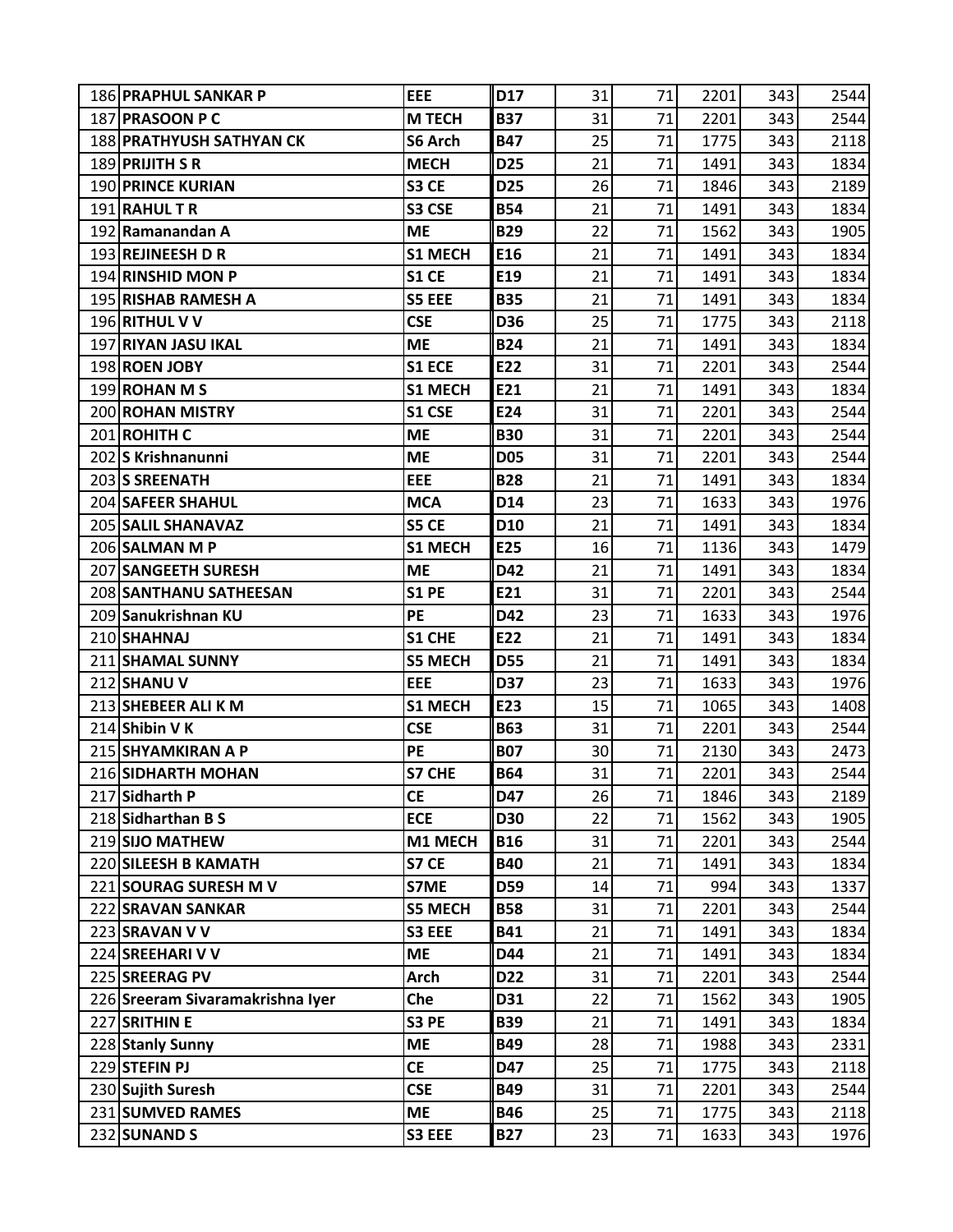| 233 SYAMANADH A          | <b>S5 CHE</b>    | <b>D10</b>      | 21   | 71 | 1491 | 343 | 1834   |
|--------------------------|------------------|-----------------|------|----|------|-----|--------|
| 234 THUSHAR PREMCHANDRAN | Arch             | <b>D22</b>      | 27   | 71 | 1917 | 343 | 2260   |
| 235 UDAYANAND THAMPURAN  | <b>S1 CE</b>     | E19             | 21   | 71 | 1491 | 343 | 1834   |
| 236 V PRATHEESHKUMAR     | <b>S5 MECH</b>   | <b>B46</b>      | 21   | 71 | 1491 | 343 | 1834   |
| 237 VIGNESH KARTHIK M P  | <b>S7 B ARCH</b> | <b>B51</b>      | 31   | 71 | 2201 | 343 | 2544   |
| 238 VINAYAK SUDHAKARAN   | <b>ME</b>        | <b>B30</b>      | 22   | 71 | 1562 | 343 | 1905   |
| 239 VIPIN SANKAR A       | <b>S3 MECH</b>   | <b>B27</b>      | 21   | 71 | 1491 | 343 | 1834   |
| 240 VISHNU K             | S4 ECE           | <b>B52</b>      | 31   | 71 | 2201 | 343 | 2544   |
| 241 Vishnu K             | <b>ME</b>        | <b>D64</b>      | 21   | 71 | 1491 | 343 | 1834   |
| 242 VISHNU K P           | S3 CSE           | <b>B10</b>      | 21   | 71 | 1491 | 343 | 1834   |
| 243 VISHNU MAHESAN       | <b>S7 MECH</b>   | D <sub>24</sub> | 31   | 71 | 2201 | 343 | 2544   |
| 244 VISHNU P             | S3 PE            | <b>B44</b>      | 21   | 71 | 1491 | 343 | 1834   |
| 245 Vishnu V             | <b>EEE</b>       | <b>D04</b>      | 31   | 71 | 2201 | 343 | 2544   |
| 246 VISHNU V B           | <b>M TECH</b>    | <b>B37</b>      | 21   | 71 | 1491 | 343 | 1834   |
| 247 VISHNUDEV V S        | <b>B ARCH</b>    | <b>B02</b>      | 31   | 71 | 2201 | 343 | 2544   |
| 248 VIVEK K              | M <sub>1</sub>   | <b>B17</b>      | 24   | 71 | 1704 | 343 | 2047   |
| 249 VIVEK PATTERI        | M1               | <b>B19</b>      | 27   | 71 | 1917 | 343 | 2260   |
| 250 VYSHNAV N P          | S3EEE            | <b>B41</b>      | 21   | 71 | 1491 | 343 | 1834   |
| 251 Yadhu krishnan K R   | <b>CE</b>        | <b>D02</b>      | 31   | 71 | 2201 | 343 | 2544   |
| 252 YOGESHWARAN          | <b>S1 MECH</b>   | E14             | 22   | 71 | 1562 | 343 | 1905   |
| 253 Yohan Sunil Tharakan | EEE              | D48             | 22   | 71 | 1562 | 343 | 1905   |
|                          |                  |                 | 6100 |    |      |     | 519536 |
|                          |                  |                 |      |    |      |     |        |

sd/- WARDEN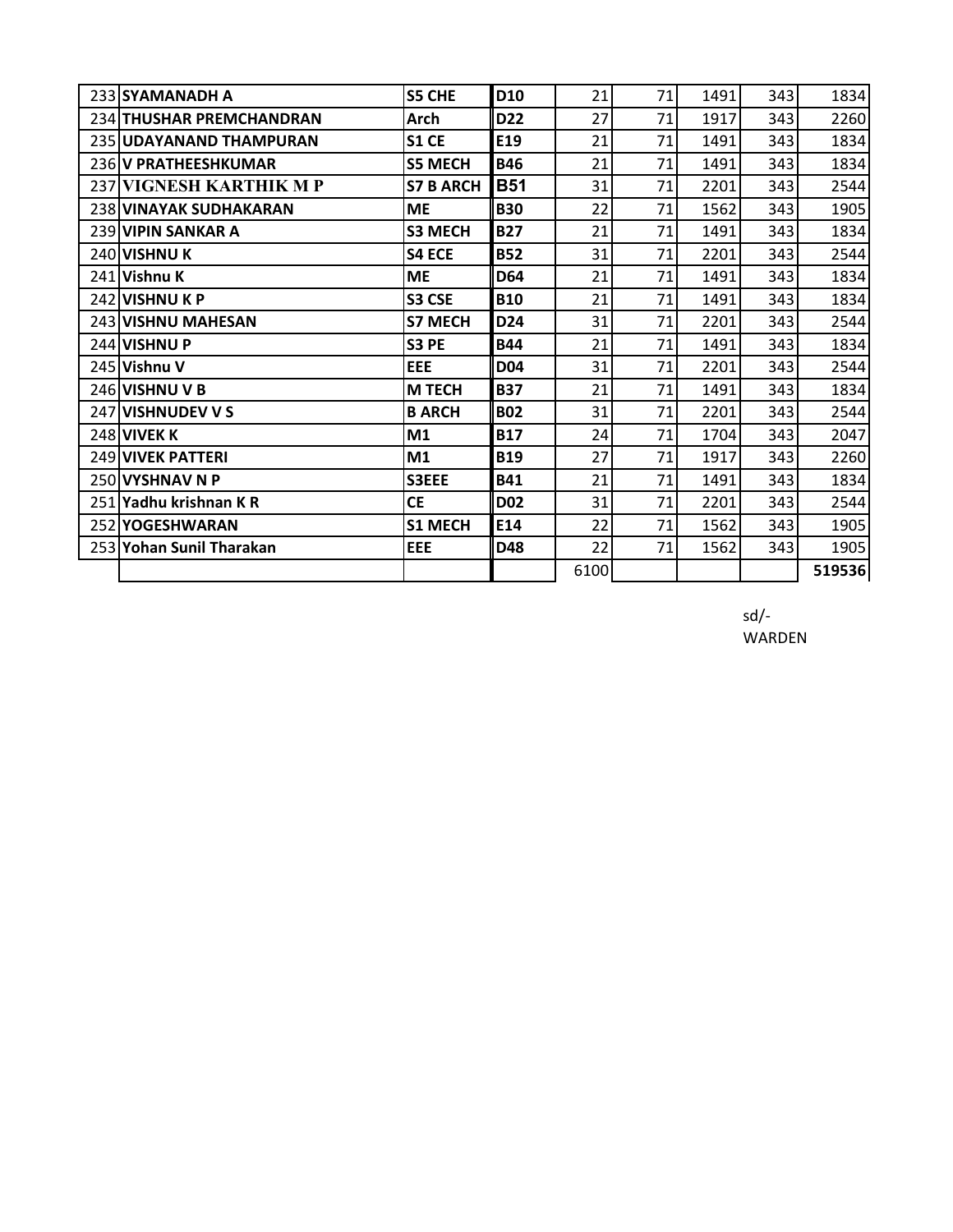|    | <b>MARCH 2022 - B MESS</b>               |                           |                   |          |                |              |            |              |
|----|------------------------------------------|---------------------------|-------------------|----------|----------------|--------------|------------|--------------|
|    |                                          |                           |                   |          | rate/da   mees |              | rent+      |              |
|    | <b>NAME</b>                              |                           | <b>ROOM</b>       |          | y              | due          | misc       | <b>TOTAL</b> |
|    | 1 A. Abhijit                             | <b>CE</b>                 | A04               | 21       | 71             | 1491         | 343        | 1834         |
|    | 2 Abdul Jabir T                          | <b>ME</b>                 | C55               | 15       | 71             | 1065         | 343        | 1408         |
|    | <b>3 ABDUL NAFIH P K</b>                 | S1 ECE                    | <b>E06</b>        | 21       | 71             | 1491         | 343        | 1834         |
|    | 4 ABEL JOY                               | S1 EEE                    | E09               | 21       | 71             | 1491         | 343        | 1834         |
| 5  | <b>ABHIJITH P J</b>                      | <b>CSE</b>                | A44               | 27       | 71             | 1917         | 343        | 2260         |
|    | 6 ABHIJITH TV                            | <b>CSE</b>                | A46               | 31       | 71             | 2201         | 343        | 2544         |
|    | 7 Abhijith V                             | <b>CE</b>                 | A51               | 16       | 71             | 1136         | 343        | 1479         |
|    | <b>8 ABHIN VIJAY K</b>                   | <b>ME</b>                 | A38               | 21       | 71             | 1491         | 343        | 1834         |
|    | 9 ABHINAV K                              | S7 Arch                   | C43               | 29       | 71             | 2059         | 343        | 2402         |
|    | 10 ABHINAV M R                           | <b>ECE</b>                | A48               | 31       | 71             | 2201         | 343        | 2544         |
|    | 11 ABHINAV P V                           | <b>ECE</b>                | C <sub>09</sub>   | 26       | 71             | 1846         | 343        | 2189         |
|    | <b>12 ABHINAV THOMAS</b>                 | <b>CSE</b>                | A46               | 21       | 71             | 1491         | 343        | 1834         |
|    | 13 ABHIRAM K                             | <b>S1 MECH</b>            | E04               | 22       | 71             | 1562         | 343        | 1905         |
|    | <b>14 ABHIRAM S MOHAN</b>                |                           | A30               | 31       | 71             | 2201         | 343        | 2544         |
|    | <b>15 ABHISHEK BISWAS</b>                | <b>CSE</b>                | A04               | 31       | 71             | 2201         | 343        | 2544         |
|    | 16 Abhishek P                            | <b>ME</b>                 | A39               | 31       | 71             | 2201         | 343        | 2544         |
| 17 | <b>Abin K Anyony</b>                     | Che                       | C59               | 10       | 71             | 710          | 343        | 1053         |
|    | 18 ABRAR AHAMED WALI                     | S4 CSE                    | A26               | 29       | 71             | 2059         | 343        | 2402         |
|    | 19 ADARSH P                              | <b>S1 MECH</b>            | E04               | 0        | 71             | 0            | 343        | 343          |
|    | 20 Adharsh G Raju                        | S7 EEE                    | c44               | 24       | 71             | 1704         | 343        | 2047         |
|    | 21 ADHARSH KRISHNA                       | <b>S1 PE</b>              | <b>E06</b>        | 21       | 71             | 1491         | 343        | 1834         |
|    | 22 Adhithyan S                           | <b>ME</b>                 | A51               | 22       | 71             | 1562         | 343        | 1905         |
|    | 23 Adil rahim                            | <b>S6 CE</b>              | A27               | 21       | 71             | 1491         | 343        | 1834         |
|    | 24 ADITHYA KRISHNA VELLOOR               | <b>ECE</b>                | C60               | 21       | 71             | 1491         | 343        | 1834         |
|    | 25 Adithyan S                            | <b>ME</b>                 | C <sub>25</sub>   | 0        | 71             | 0            | 343        | 343          |
|    | 26 AFAD AHMED CHEROOKKIL                 | Che                       | C54               | 7        | 71             | 497          | 343        | 840          |
| 27 | <b>Ahmad Swalih CK</b>                   | <b>CE</b>                 | <b>CO8</b>        | 26       | 71             | 1846         | 343        | 2189         |
|    | 28 AJAY KRISHNAN V                       | S7 EEE                    | C44               | 22       | 71             | 1562         | 343        | 1905         |
|    | 29 Ajay Mathew                           | <b>CSE</b>                | A47               | 31       | 71             | 2201         | 343        | 2544         |
|    | <b>30 AJAY RAM K</b>                     |                           | A45               | 21       | 71             | 1491         | 343        | 1834         |
|    | 31 AJAY S RAM                            | <b>ECE</b>                | A61               | 31       | 71             | 2201         | 343        | 2544         |
|    | <b>32 AJITH VIJAYAN</b>                  | <b>MECH</b>               | A64               | 29       | 71             | 2059         | 343        | 2402         |
|    | <b>33 AJITHKUMAR M</b>                   | Arch                      | C09               | 10       | 71             | 710          | 343        | 1053         |
|    | 34 AJOY K ALEX                           | <b>ME</b>                 | A49               | 21       | 71             | 1491         | 343        | 1834         |
|    | <b>35 AKASH K BIJU</b>                   | Che                       | A06               | 21       | 71             | 1491         | 343        | 1834         |
|    | 36 AKHIL SJ<br><b>37 AKHILESH GANDHI</b> | <b>ME</b><br><b>MECH</b>  | C13<br>C40        | 24<br>31 | 71<br>71       | 1704         | 343<br>343 | 2047<br>2544 |
|    |                                          |                           |                   |          |                | 2201         |            |              |
|    | <b>38 AKHILESH S B</b><br>39 AKSHAY P    | <b>S1 B ARCH</b>          | <b>E08</b><br>E03 | 31<br>21 | 71<br>71       | 2201         | 343        | 2544         |
|    | 40 AKSHAY PRAKASH CP                     | <b>S1 CE</b><br><b>ME</b> | A59               | 27       | 71             | 1491         | 343<br>343 | 1834         |
|    | 41 ALAN MOHAMMED R.                      | S4 CE                     | A30               | 28       | 71             | 1917<br>1988 | 343        | 2260<br>2331 |
|    | 42 ALBERT JOSEPH BABY                    | Che                       | A40               | 18       | 71             | 1278         | 343        | 1621         |
|    | 43 ALTHAF M N                            | <b>PE</b>                 | C46               | 12       | 71             | 852          | 343        | 1195         |
|    | 44 AMAL CYRIAC                           | <b>ECE</b>                |                   | 31       |                |              | 343        |              |
|    |                                          |                           | C28               |          | 71             | 2201         |            | 2544         |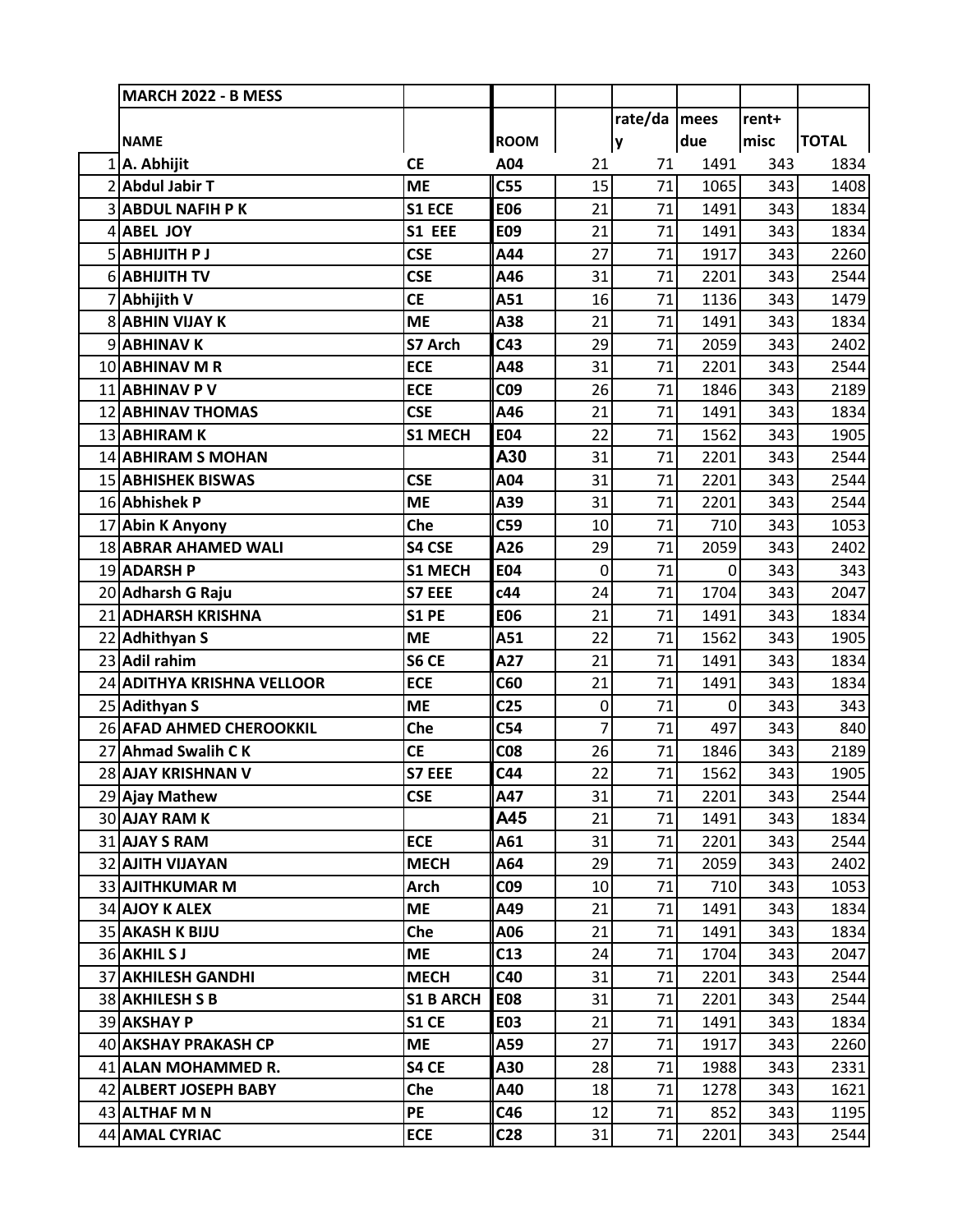| 45 AMAL DINESH PP          | <b>ME</b>        | A49             | 21 | 71 | 1491 | 343 | 1834 |
|----------------------------|------------------|-----------------|----|----|------|-----|------|
| 46 AMAL JOY                | <b>S5 MECH</b>   | C <sub>26</sub> | 31 | 71 | 2201 | 343 | 2544 |
| 47 Amal Krishna JK         | <b>CSE</b>       | C52             | 25 | 71 | 1775 | 343 | 2118 |
| 48 AMAL M                  | <b>MECH</b>      | C <sub>23</sub> | 31 | 71 | 2201 | 343 | 2544 |
| 49 AMARNATH VS             | <b>S1 MECH</b>   | <b>E03</b>      | 22 | 71 | 1562 | 343 | 1905 |
| 50 Analraj V               | <b>CSE</b>       | C <sub>21</sub> | 21 | 71 | 1491 | 343 | 1834 |
| 51 ANAND AS                | <b>EEE</b>       | C <sub>33</sub> | 31 | 71 | 2201 | 343 | 2544 |
| 52 ANIJITH M P             | <b>EEE</b>       | C38             | 28 | 71 | 1988 | 343 | 2331 |
| 53 ANIRUDH                 | S4 ME            | A32             | 22 | 71 | 1562 | 343 | 1905 |
| 54 ANIRUDH                 | S4CSE            | A63             | 22 | 71 | 1562 | 343 | 1905 |
| 55 ANIRUDH A K             | S5 CSE           | C <sub>23</sub> | 21 | 71 | 1491 | 343 | 1834 |
| 56 ANIRUDH M               | <b>MECH</b>      | CO <sub>2</sub> | 28 | 71 | 1988 | 343 | 2331 |
| 57 ANIRUDH PILLAI          | <b>EEE</b>       | A35             | 29 | 71 | 2059 | 343 | 2402 |
| 58 Anirudh Shoma Pradeep   | <b>ME</b>        | C40             | 21 | 71 | 1491 | 343 | 1834 |
| 59 ANJAY OS                | Che              | C14             | 31 | 71 | 2201 | 343 | 2544 |
| 60 ANOOP US                | <b>EEE</b>       | <b>C50</b>      | 31 | 71 | 2201 | 343 | 2544 |
| 61 ANSHAD AHAMMED          | S7 CE            | C60             | 6  | 71 | 426  | 343 | 769  |
| 62 ANSIL ASLAM KU          | <b>S1 B ARCH</b> | E11             | 31 | 71 | 2201 | 343 | 2544 |
| 63 ANUNADH KRISHNAN V A    | <b>S6 B ARCH</b> | A01             | 21 | 71 | 1491 | 343 | 1834 |
| 64 ARJUN J R               | <b>S7 MECH</b>   | C39             | 31 | 71 | 2201 | 343 | 2544 |
| 65 ARJUN K PRADEEP         | <b>MECH</b>      | C <sub>34</sub> | 27 | 71 | 1917 | 343 | 2260 |
| 66 ARJUN KODOOR KRISHNADAS | <b>S1</b>        | E11             | 31 | 71 | 2201 | 343 | 2544 |
| 67 ARUN JAMES              | S1 ECE           | E03             | 21 | 71 | 1491 | 343 | 1834 |
| 68 ARUNDAS A R             | <b>S1 MECH</b>   | <b>E03</b>      | 21 | 71 | 1491 | 343 | 1834 |
| 69 ASHIQUE USMAN PK        | <b>CE</b>        | C51             | 7  | 71 | 497  | 343 | 840  |
| 70 Asif haneefa            | <b>CSE</b>       | C <sub>20</sub> | 21 | 71 | 1491 | 343 | 1834 |
| 71 Asish Issac Alex        | <b>ME</b>        | C11             | 25 | 71 | 1775 | 343 | 2118 |
| 72 Asish Sabu              | <b>ME</b>        | A52             | 21 | 71 | 1491 | 343 | 1834 |
| 73 Assim hussain           | S6 CE            | A25             | 21 | 71 | 1491 | 343 | 1834 |
| 74 ASWIN K JAYARAM         | <b>S1 PE</b>     | E13             | 31 | 71 | 2201 | 343 | 2544 |
| 75 ASWIN KUMAR.M.V         | S7 ME            | C17             | 22 | 71 | 1562 | 343 | 1905 |
| 76 ASWIN P SAJI            | S4 CSE           | A53             | 31 | 71 | 2201 | 343 | 2544 |
| 77 ASWIN R                 | S1 EEE           | <b>E06</b>      | 25 | 71 | 1775 | 343 | 2118 |
| 78 ASWINKRISHNA C          | <b>S1 MECH</b>   | <b>E04</b>      | 21 | 71 | 1491 | 343 | 1834 |
| 79 ATHUL JAYAN             | <b>MECH</b>      | CO <sub>2</sub> | 21 | 71 | 1491 | 343 | 1834 |
| <b>80 ATHUL K A</b>        | <b>S1 PE</b>     | E13             | 22 | 71 | 1562 | 343 | 1905 |
| 81 Athul M K               | <b>ME</b>        | A37             | 26 | 71 | 1846 | 343 | 2189 |
| 82 ATHUL S DEEP            | S7 Che           | C15             | 31 | 71 | 2201 | 343 | 2544 |
| 83 AYUSH RAVEENDRANATHAN   | S7 EEE           | C36             | 24 | 71 | 1704 | 343 | 2047 |
| 84 BASHRAT MUSAFAR         | <b>CE</b>        | A22             | 31 | 71 | 2201 | 343 | 2544 |
| 85 BIBIN CP                | <b>ECE</b>       | C <sub>25</sub> | 31 | 71 | 2201 | 343 | 2544 |
| 86 Bichu Ben Kuruvilla     | <b>CSE</b>       | A31             | 15 | 71 | 1065 | 343 | 1408 |
| 87 Bijith Raj C M          | <b>EEE</b>       | A35             | 25 | 71 | 1775 | 343 | 2118 |
| 88 CHANDRACHOODAN L        | S1 EEE           | <b>E06</b>      | 22 | 71 | 1562 | 343 | 1905 |
| 89 CHANDU P ANIL           | <b>ME</b>        | A03             | 31 | 71 | 2201 | 343 | 2544 |
| 90 Charan Subrahamanian    | <b>EEE</b>       | C <sub>26</sub> | 24 | 71 | 1704 | 343 | 2047 |
| 91 Dennis Mathew Jose      | <b>ECE</b>       | C31             | 27 | 71 | 1917 | 343 | 2260 |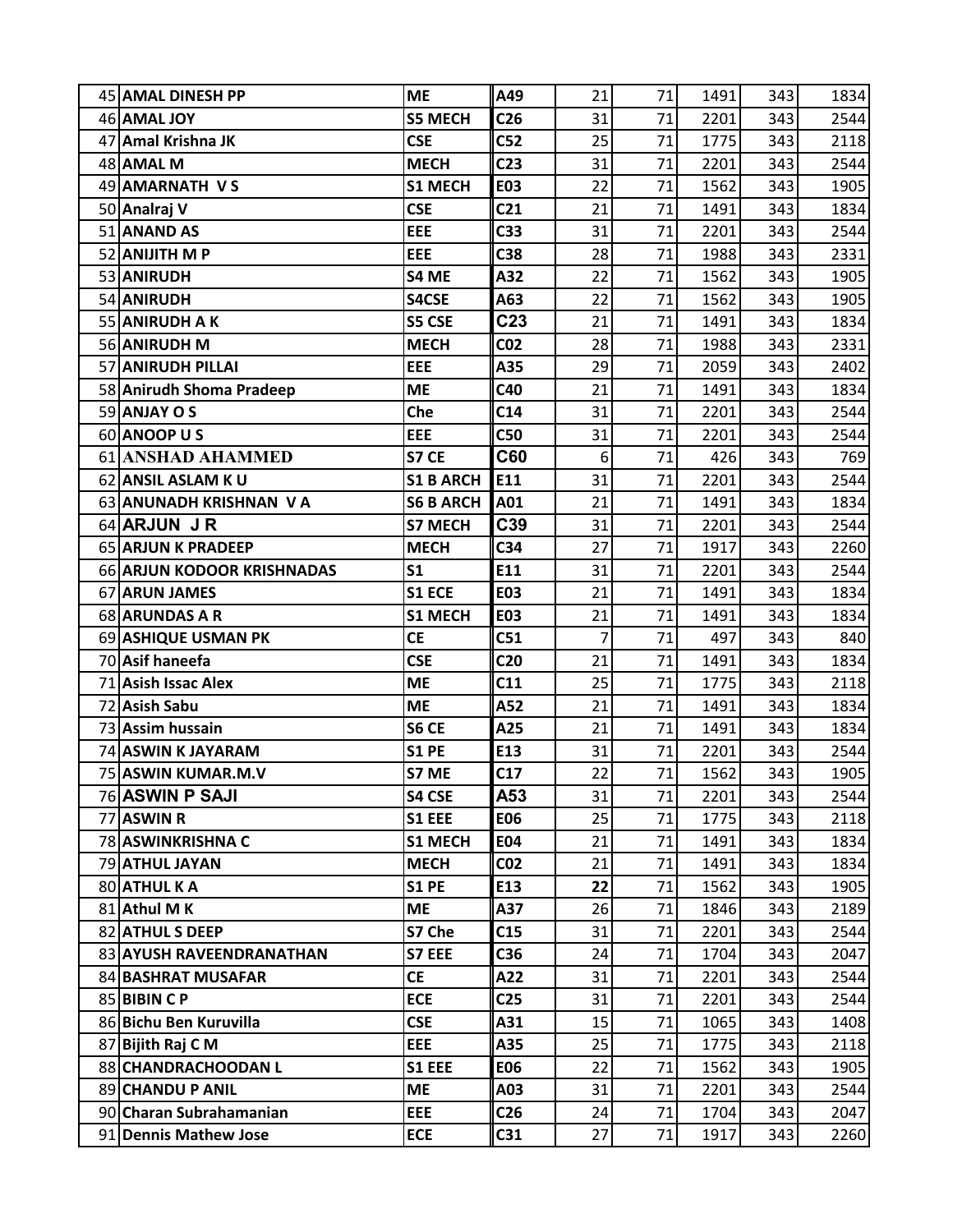|     | 92 Dennis P S            | <b>CSE</b>       | A44             | 21          | 71 | 1491 | 343 | 1834 |
|-----|--------------------------|------------------|-----------------|-------------|----|------|-----|------|
|     | 93 DERIC TOM SHAJU       | <b>EEE</b>       | A43             | 24          | 71 | 1704 | 343 | 2047 |
|     | 94 Dhananjay K           | <b>CSE</b>       | A24             | 25          | 71 | 1775 | 343 | 2118 |
|     | 95 DHEERAJ K             | S4 CSE           | A47             | 31          | 71 | 2201 | 343 | 2544 |
|     | 96 DILDAS                | S6 CSE           | A42             | 31          | 71 | 2201 | 343 | 2544 |
| 97  | <b>DONAL D</b>           | Che              | C52             | 21          | 71 | 1491 | 343 | 1834 |
|     | 98 ENYAT AHAMED DAR      | S4 CE            | A25             | 29          | 71 | 2059 | 343 | 2402 |
|     | 99 FELIX THOMSON         | <b>CE</b>        | C30             | 27          | 71 | 1917 | 343 | 2260 |
|     | 100 Ganesh Kumar S       | <b>CSE</b>       | A31             | 21          | 71 | 1491 | 343 | 1834 |
|     | 101 GAUTAM S ABRAHAM     | <b>CSE</b>       | A38             | 24          | 71 | 1704 | 343 | 2047 |
|     | 102 GIRIDHAR U           | <b>S1 B ARCH</b> | <b>E08</b>      | 27          | 71 | 1917 | 343 | 2260 |
|     | 103 Gokul E P            | <b>ME</b>        | C34             | 31          | 71 | 2201 | 343 | 2544 |
|     | 104 Gokulnath K S        | S7 ME            | c28             | 31          | 71 | 2201 | 343 | 2544 |
|     | 105 GOVIND SL            | <b>EEE</b>       | A48             | 27          | 71 | 1917 | 343 | 2260 |
|     | 106 HADIQ RAFJITH P V    | <b>CSE</b>       | C49             | 21          | 71 | 1491 | 343 | 1834 |
| 107 | <b>HAFILUE C</b>         | <b>EEE</b>       | C48             | 31          | 71 | 2201 | 343 | 2544 |
|     | 108 HAFNAS KP            | S7Che            | C16             | 15          | 71 | 1065 | 343 | 1408 |
|     | 109 HAZRATH RAHMAN K P   | <b>EEE</b>       | C57             | 25          | 71 | 1775 | 343 | 2118 |
|     | 110 Irshad ahamed gaine  | S4 CE            | A28             | 31          | 71 | 2201 | 343 | 2544 |
|     | 111 Irshad ahamed najar  | S4 CE            | A28             | 31          | 71 | 2201 | 343 | 2544 |
|     | 112 Issacc Jayan         | Che              | A08             | 12          | 71 | 852  | 343 | 1195 |
|     | 113 IVIN MANI            | <b>S5 ARCH</b>   | C36             | 28          | 71 | 1988 | 343 | 2331 |
|     | 114 JAFREY RAOWF A M     | <b>ME</b>        | C03             | 31          | 71 | 2201 | 343 | 2544 |
|     | 115 James Thomas         | <b>ME</b>        | C33             | 31          | 71 | 2201 | 343 | 2544 |
|     | 116 JAYAKRISHNAN M A     | <b>ME</b>        | A40             | 28          | 71 | 1988 | 343 | 2331 |
|     | 117 Jeffin Cherian Jacob | <b>ME</b>        | A52             | 21          | 71 | 1491 | 343 | 1834 |
|     | 118 Jeremiya Mathew      | <b>EEE</b>       | A01             | 31          | 71 | 2201 | 343 | 2544 |
|     | 119 JESTINE MATHEW       | S8 CSE           | A05             | 31          | 71 | 2201 | 343 | 2544 |
|     | 120 JISHNU K             | <b>S1 MECH</b>   | <b>E04</b>      | 22          | 71 | 1562 | 343 | 1905 |
|     | 121 JISHNU SURESH        | <b>S4 ECE</b>    | A63             | 21          | 71 | 1491 | 343 | 1834 |
|     | 122 JISHNUDEV PG         | <b>EEE</b>       | C12             | 21          | 71 | 1491 | 343 | 1834 |
|     | 123 JOHNSON JOSEPH       | Che              | A06             | 24          | 71 | 1704 | 343 | 2047 |
|     | 124 Joshin James         | <b>ME</b>        | C <sub>22</sub> | 27          | 71 | 1917 | 343 | 2260 |
|     | 125 Joyal Biju           | <b>ME</b>        | A03             | 21          | 71 | 1491 | 343 | 1834 |
|     | 126 Joyal Jose Biju      | <b>ECE</b>       | C38             | 29          | 71 | 2059 | 343 | 2402 |
|     | 127 K RICKY              | <b>EEE</b>       | A23             | $\mathbf 0$ | 71 | 0    | 343 | 343  |
|     | 128 KARAN SINGH          | S6 ECE           | A10             | 22          | 71 | 1562 | 343 | 1905 |
|     | 129 KRISHNAHARI P        | S1 CSE           | E10             | 14          | 71 | 994  | 343 | 1337 |
|     | 130 KRISHNAJITH M K      | <b>MECH</b>      | A60             | 23          | 71 | 1633 | 343 | 1976 |
|     | 131 KRISHNAKUMAR P S     | <b>S1 MECH</b>   | <b>E07</b>      | 31          | 71 | 2201 | 343 | 2544 |
|     | 132 Manu Siby            | <b>CE</b>        | C45             | 21          | 71 | 1491 | 343 | 1834 |
|     | 133 Melvin M Thomas      | <b>ME</b>        | C13             | 31          | 71 | 2201 | 343 | 2544 |
|     | 134 MITHUN P V           | <b>ME</b>        | C30             | 21          | 71 | 1491 | 343 | 1834 |
|     | 135 MOHAMED SREYAS       | <b>S1 B ARCH</b> | <b>E08</b>      | 31          | 71 | 2201 | 343 | 2544 |
|     | 136 MOHAMED SUFAIL N     | <b>S1 MECH</b>   | E13             | 22          | 71 | 1562 | 343 | 1905 |
|     | 137 MOHAMMED ASLAM       | <b>CHE</b>       | A08             | 12          | 71 | 852  | 343 | 1195 |
|     | 138 Mohammed fayas M     | <b>EEE</b>       | C12             | 21          | 71 | 1491 | 343 | 1834 |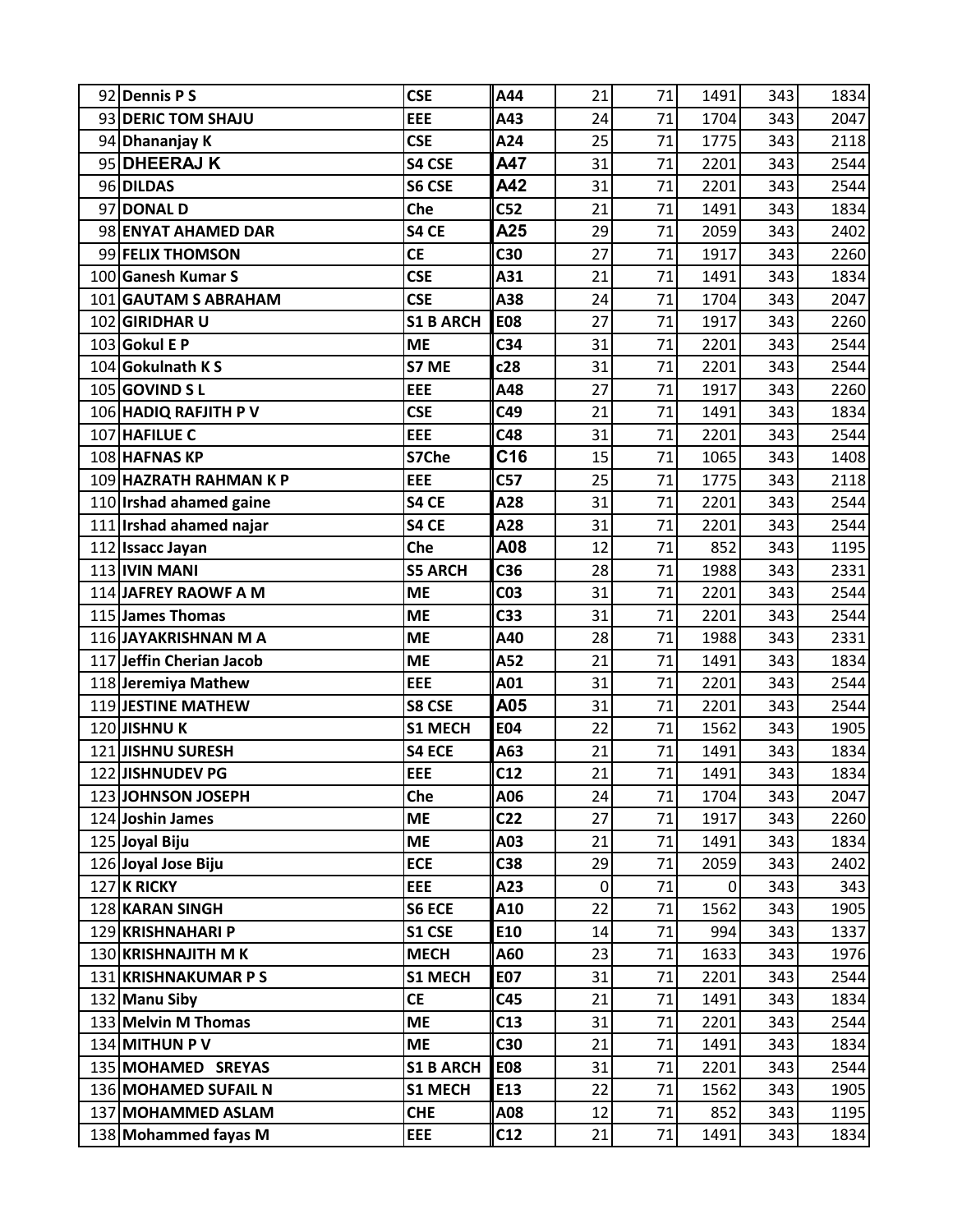| 139 MOHAMMED RASHIQUE S                  | <b>CE</b>               | CO <sub>1</sub>        | 26       | 71       | 1846        | 343        | 2189         |
|------------------------------------------|-------------------------|------------------------|----------|----------|-------------|------------|--------------|
| 140 MOHAMMED ROSHAN                      |                         | E09                    | 28       | 71       | 1988        | 343        | 2331         |
| 141 MOTILAL HAOBJIM                      | EEE                     | A23                    | 29       | 71       | 2059        | 343        | 2402         |
| 142 MOUZOOF V                            | <b>EEE 2K18-B C04</b>   |                        | 21       | 71       | 1491        | 343        | 1834         |
| 143 MUBASHIR ALI FIRDAUS E A             | <b>CE</b>               | C54                    | 5        | 71       | 355         | 343        | 698          |
| 144 Muhammad Masoon VK                   | <b>ME</b>               | C42                    | 21       | 71       | 1491        | 343        | 1834         |
| 145 MUHAMMED ASHAR                       | <b>ME</b>               | A64                    | 21       | 71       | 1491        | 343        | 1834         |
| 146 Muhammed Labeeb                      | <b>ME</b>               | C56                    | 7        | 71       | 497         | 343        | 840          |
| 147 Muhammed Nihan                       | <b>MCA</b>              | C19                    | 22       | 71       | 1562        | 343        | 1905         |
| 148 Muhammed Rashid k                    | S4 ECE                  | C53                    | 5        | 71       | 355         | 343        | 698          |
| 149 MUHAMMED SAFUAN                      | <b>CSE</b>              | A26                    | 21       | 71       | 1491        | 343        | 1834         |
| 150 muhammed sinan k                     | <b>ME</b>               | C47                    | 24       | 71       | 1704        | 343        | 2047         |
| 151 MUHAMMED SINAN PT                    | S7 CE                   | C53                    | 7        | 71       | 497         | 343        | 840          |
| 152 MUKESHKUMAR                          | PE                      | A54                    | 31       | 71       | 2201        | 343        | 2544         |
| 153 MURSHID KC                           | <b>ME</b>               | C48                    | 9        | 71       | 639         | 343        | 982          |
| 154 N Sharath                            | EEE                     | CO <sub>4</sub>        | 21       | 71       | 1491        | 343        | 1834         |
| 155 NADEEM RASHID                        | <b>CSE</b>              | A36                    | 31       | 71       | 2201        | 343        | 2544         |
| 156 Navaneeth M                          | <b>EEE</b>              | A05                    | 31       | 71       | 2201        | 343        | 2544         |
| 157 NAVNEETH VARIAR                      | <b>CSE</b>              | C <sub>35</sub>        | 31       | 71       | 2201        | 343        | 2544         |
| 158 NIDHIN K                             | S1 CSE                  | E10                    | 27       | 71       | 1917        | 343        | 2260         |
| 159 NIKHIL A K                           | <b>ME 2K18-B</b>        | C55                    | 24       | 71       | 1704        | 343        | 2047         |
| 160 NITHIL SATHEESH                      | <b>S1 MECH</b>          | E13                    | 24       | 71       | 1704        | 343        | 2047         |
| 161 NITHIN BABU                          | <b>MECH</b>             | A58                    | 21       | 71       | 1491        | 343        | 1834         |
| 162 P B KIRAN                            | EEE                     | C <sub>27</sub>        | 21       | 71       | 1491        | 343        | 1834         |
| 163 P Krishnadev                         | S7 ME                   | C15                    | 26       | 71       | 1846        | 343        | 2189         |
| 164 P S AMALKRISHNA                      | <b>ECE</b>              | C <sub>29</sub>        | 31       | 71       | 2201        | 343        | 2544         |
| 165 PRABHATH K                           | <b>CSE</b>              | C35                    | 31       | 71       | 2201        | 343        | 2544         |
| <b>166 PRAJUL KUMAR</b>                  | S6 CSE                  | A10                    | 21       | 71       | 1491        | 343        | 1834         |
| 167 PRAJVAL ABHAY SIRSIKAR               | S4 CE                   | A29                    | 21       | 71       | 1491        | 343        | 1834         |
| 168 Praveen K Nair                       | <b>CSE</b>              | A50                    | 21       | 71       | 1491        | 343        | 1834         |
| 169 PUNEET PR                            | S4 ECE                  | C <sub>29</sub>        | 31       | 71       | 2201        | 343        | 2544         |
| 170 RAHUL K                              | S7 EEE                  | C <sub>27</sub>        | 29       | 71       | 2059        | 343        | 2402         |
| 171 RAHUL R NAIR                         | <b>ECE</b>              | C <sub>37</sub>        | 22       | 71       | 1562        | 343        | 1905         |
| 172 RASHEED A P                          | <b>MECH</b>             | C56                    | 6        | 71       | 426         | 343        | 769          |
| 173 Reghunandanan R<br>174 ROHITH LAKHAN | <b>ME</b><br><b>CHE</b> | CO <sub>3</sub><br>A57 | 31<br>31 | 71<br>71 | 2201        | 343<br>343 | 2544<br>2544 |
| 175 Rohith S Variyar                     | <b>CE</b>               | C43                    | 10       | 71       | 2201<br>710 | 343        | 1053         |
| <b>176 SACHIN THULASI</b>                | <b>CE</b>               | C45                    | 11       | 71       | 781         | 343        | 1124         |
| 177 Sai Anand T                          | <b>EEE</b>              | C <sub>24</sub>        | 21       | 71       | 1491        | 343        | 1834         |
| 178 SAI KRISHNA K                        | <b>S1 MECH</b>          | E07                    | 31       | 71       | 2201        | 343        | 2544         |
| 179 SAJID ARMAN                          | <b>CSE</b>              | A36                    | 31       | 71       | 2201        | 343        | 2544         |
| 180 Salih PU                             | <b>CSE</b>              | C51                    | 23       | 71       | 1633        | 343        | 1976         |
| 181 Salman Farizi Rasheed                | <b>EEE</b>              | C <sub>24</sub>        | 21       | 71       | 1491        | 343        | 1834         |
| 182 SANAL RAJ P                          | <b>S1 MECH</b>          | <b>E07</b>             | 31       | 71       | 2201        | 343        | 2544         |
| 183 SANDES KK                            | <b>ME</b>               | A43                    | 21       | 71       | 1491        | 343        | 1834         |
| 184 SANJAY P                             | <b>EEE</b>              | <b>CO7</b>             | 31       | 71       | 2201        | 343        | 2544         |
| 185 Santo Paul                           | <b>CE</b>               | C32                    | 22       | 71       | 1562        | 343        | 1905         |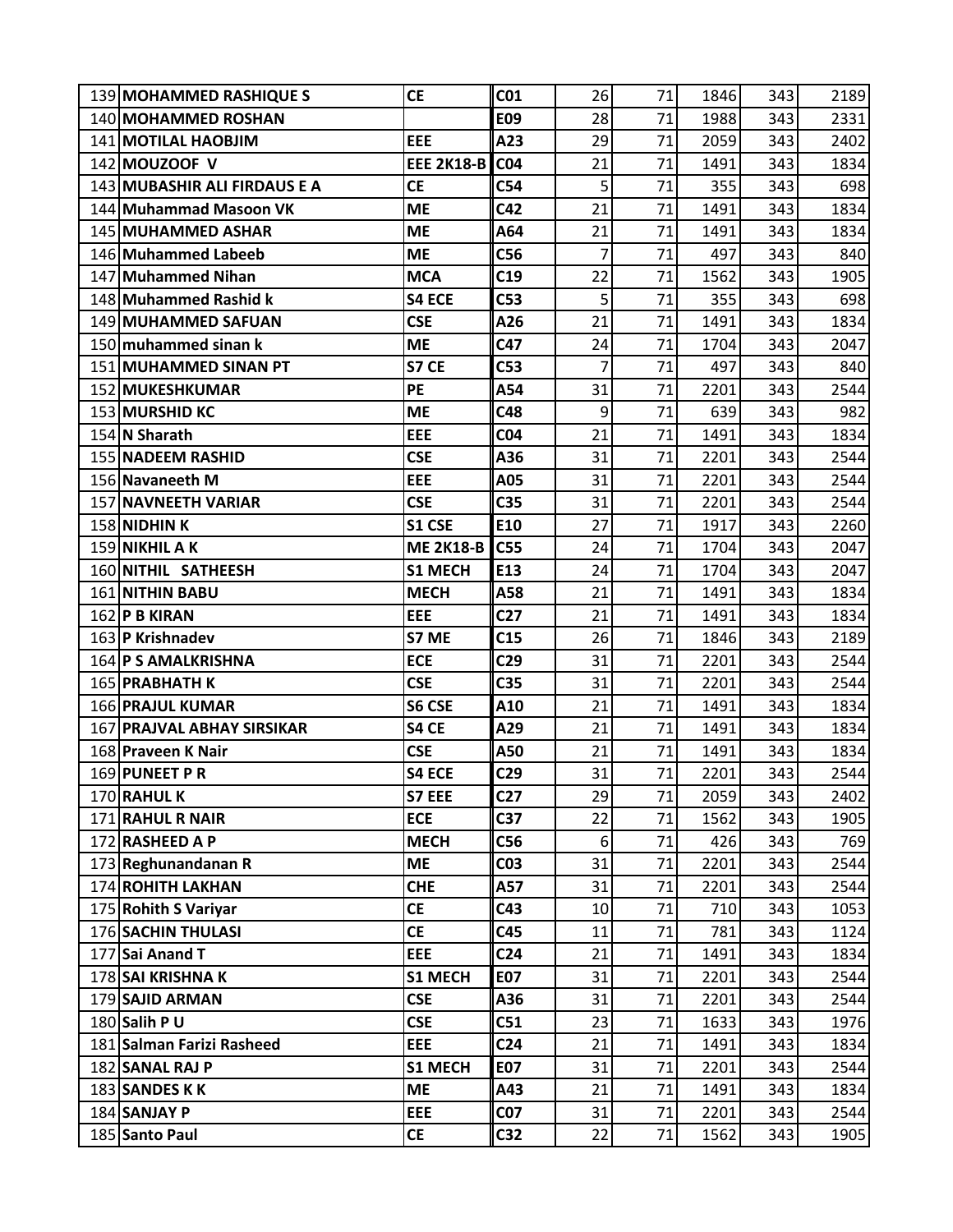| 186 Sarthak Anil              | <b>CSE</b>       | A24             | 21               | 71 | 1491 | 343 | 1834 |
|-------------------------------|------------------|-----------------|------------------|----|------|-----|------|
| 187 SHAHABAN K S              | <b>ECE</b>       | A61             | 21               | 71 | 1491 | 343 | 1834 |
| 188 SHAHUL HAMEED K A         | <b>CE</b>        | CO <sub>1</sub> | 21               | 71 | 1491 | 343 | 1834 |
| 189 SHAJON P R                | <b>CE 2K18-B</b> | C46             | 31               | 71 | 2201 | 343 | 2544 |
| 190 SHAMEEM KUNHAMMU K        | S7 CE            | C42             | $\boldsymbol{0}$ | 71 | 0    | 343 | 343  |
| 191 SHANKAR PRASAD            | <b>ECE</b>       | A59             | 21               | 71 | 1491 | 343 | 1834 |
| 192 SHANU SHAJI               | S1 ECE           | E11             | 21               | 71 | 1491 | 343 | 1834 |
| 193 SHANZIR SHABIR            | S4 CE            | A27             | 31               | 71 | 2201 | 343 | 2544 |
| 194 SHARON PAUL               | <b>S1 MECH</b>   | <b>E07</b>      | 31               | 71 | 2201 | 343 | 2544 |
| 195 Shawn Aquinas Prasad      | <b>ME</b>        | A39             | 21               | 71 | 1491 | 343 | 1834 |
| 196 Shibin P                  | <b>ME</b>        | A41             | 21               | 71 | 1491 | 343 | 1834 |
| 197 SHIJITH RAJ P V           | <b>CE</b>        | C10             | 28               | 71 | 1988 | 343 | 2331 |
| 198 SHINO WINSON              | <b>S4 MECH</b>   | A29             | 31               | 71 | 2201 | 343 | 2544 |
| 199 SHRAVAN K                 | <b>ME</b>        | A37             | 21               | 71 | 1491 | 343 | 1834 |
| 200 SIDHARTH K                | <b>MECH</b>      | A60             | 25               | 71 | 1775 | 343 | 2118 |
| 201 SINEESH K A               | S1 CSE           | E10             | 23               | 71 | 1633 | 343 | 1976 |
| 202 SONU KRISNAN              | <b>MECH</b>      | A58             | 23               | 71 | 1633 | 343 | 1976 |
| 203 SOORAJ BHASKARAN          | S4 CSE           | A45             | 23               | 71 | 1633 | 343 | 1976 |
| 204 Sourav S Sunil            | <b>CE</b>        | <b>CO5</b>      | 27               | 71 | 1917 | 343 | 2260 |
| 205 Sreechand Krishnan K      | <b>ME</b>        | C39             | 7                | 71 | 497  | 343 | 840  |
| 206 SREEGANESH D              | <b>ME</b>        | C <sub>22</sub> | 27               | 71 | 1917 | 343 | 2260 |
| 207 sreeharshan mp            | <b>CE</b>        | C49             | 31               | 71 | 2201 | 343 | 2544 |
| 208 SREERAG S                 | Che              | A41             | 21               | 71 | 1491 | 343 | 1834 |
| 209 SREERAG. T                | <b>ME</b>        | <b>C58</b>      | 18               | 71 | 1278 | 343 | 1621 |
| 210 SREERAJ A M               | <b>CE</b>        | <b>CO8</b>      | 25               | 71 | 1775 | 343 | 2118 |
| 211 Sreeraj PA                | <b>CE</b>        | C <sub>32</sub> | 21               | 71 | 1491 | 343 | 1834 |
| 212 SUDHEENDRA NAIK K I       | <b>Arch</b>      | C <sub>06</sub> | 11               | 71 | 781  | 343 | 1124 |
| 213 SUHAIB MOHAMMED NASER     | <b>ME</b>        | C47             | 7                | 71 | 497  | 343 | 840  |
| 214 SUKHESH NAIK KI           | <b>ME</b>        | <b>CO6</b>      | 31               | 71 | 2201 | 343 | 2544 |
| 215 SYED FAIZAL H             | <b>ME</b>        | C18             | 25               | 71 | 1775 | 343 | 2118 |
| 216 T S GOKUL                 | <b>CE</b>        | C10             | 21               | 71 | 1491 | 343 | 1834 |
| 217 UTKARSH TIWARI            | <b>CE</b>        | A57             | 31               | 71 | 2201 | 343 | 2544 |
| 218 VAISAKH.K.P               | S7 ME            | C16             | 21               | 71 | 1491 | 343 | 1834 |
| 219 VAISHNAV NT               | <b>CSE</b>       | A50             | 21               | 71 | 1491 | 343 | 1834 |
| 220 VAISHNAV S                | <b>S1 MECH</b>   | E09             | 27               | 71 | 1917 | 343 | 2260 |
| 221 VARUN GOVIND              | <b>S4 MECH</b>   | <b>C50</b>      | 31               | 71 | 2201 | 343 | 2544 |
| 222 VASIL C                   | <b>EEE</b>       | C57             | 14               | 71 | 994  | 343 | 1337 |
| 223 VIBIJITH KONGAT           | <b>MCA</b>       | C19             | 26               | 71 | 1846 | 343 | 2189 |
| 224 Vignesh p                 | <b>ECE</b>       | C <sub>37</sub> | 31               | 71 | 2201 | 343 | 2544 |
| 225 Vimal George J Kizhakudan | <b>ME</b>        | A62             | 24               | 71 | 1704 | 343 | 2047 |
| 226 VINEESH A                 | <b>MECH</b>      | C <sub>21</sub> | 31               | 71 | 2201 | 343 | 2544 |
| 227 VINEETH MV                | Che              | C14             | 21               | 71 | 1491 | 343 | 1834 |
| 228 VISHNU M DAS              | <b>ME</b>        | A62             | 21               | 71 | 1491 | 343 | 1834 |
| 229 VISHNU PRASAD P           | S7ME             | C17             | 21               | 71 | 1491 | 343 | 1834 |
| 230 Vishnu s sankar           | <b>ECE</b>       | <b>C07</b>      | 26               | 71 | 1846 | 343 | 2189 |
| 231 VISHNU.P                  | S4 EEE           | A32             | 18               | 71 | 1278 | 343 | 1621 |
| 232 VIVEK C RAVI              | <b>ME</b>        | C11             | 21               | 71 | 1491 | 343 | 1834 |